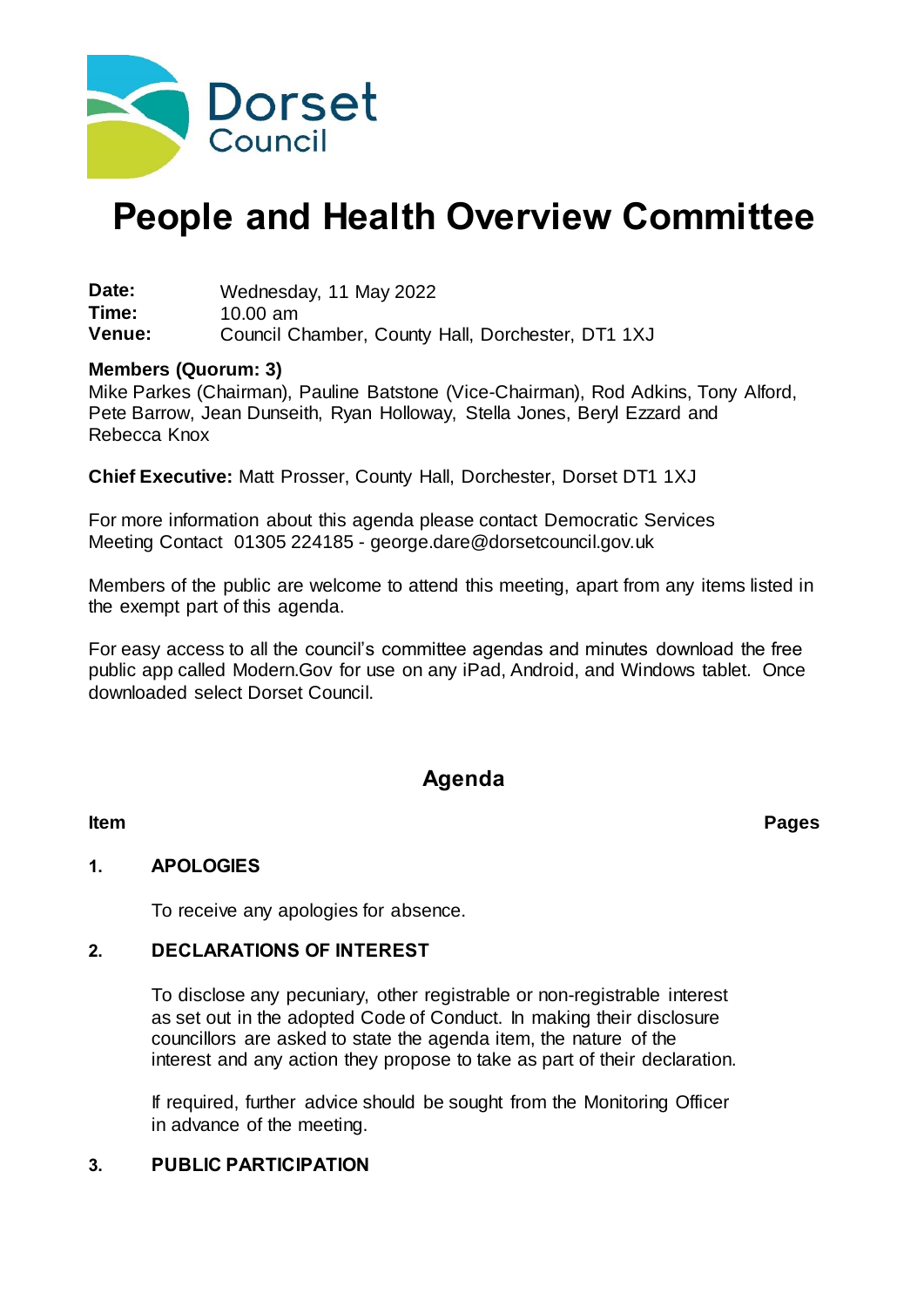Representatives of town or parish councils and members of the public who live, work or represent an organisation within the Dorset Council area are welcome to submit up to two questions or two statements for each meeting.  Alternatively, you could submit one question and one statement for each meeting.

All submissions must be emailed in full to [george.dare@dorsetcouncil.gov.uk](mailto:george.dare@dorsetcouncil.gov.uk) by 8.30am on Friday, 6 May 2022.

When submitting your question(s) and/or statement(s) please note that:

> no more than three minutes will be allowed for any one question or statement to be asked/read

 a question may include a short pre-amble to set the context and this will be included within the three minute period

 please note that sub divided questions count towards your total of two

 when submitting a question please indicate who the question is for (e.g. the name of the committee or Portfolio Holder)

 Include your name, address and contact details.  Only your name will be published but we may need your other details to contact you about your question or statement in advance of the meeting.

 questions and statements received in line with the council's rules for public participation will be published as a supplement to the agenda

 all questions, statements and responses will be published in full within the minutes of the meeting. 

[Dorset Council Constitution](https://moderngov.dorsetcouncil.gov.uk/ieListMeetings.aspx?CId=433&Year=0&info=1&MD=constitution) Procedure Rule 9

## **4. COUNCILLOR QUESTIONS**

To receive questions submitted by councillors.

Councillors can submit up to two valid questions at each meeting and sub divided questions count towards this total.   Questions and statements received will be published as a supplement to the agenda and all questions, statements and responses will be published in full within the minutes of the meeting.

The submissions must be emailed in full to [george.dare@dorsetcouncil.gov.uk](mailto:george.dare@dorsetcouncil.gov.uk) by 8.30am on Friday, 6 May 2022.

[Dorset Council Constitution](https://moderngov.dorsetcouncil.gov.uk/ieListMeetings.aspx?CId=433&Year=0&info=1&MD=constitution) – Procedure Rule 13

## **5. URGENT ITEMS**

To consider any items of business which the Chairman has had prior